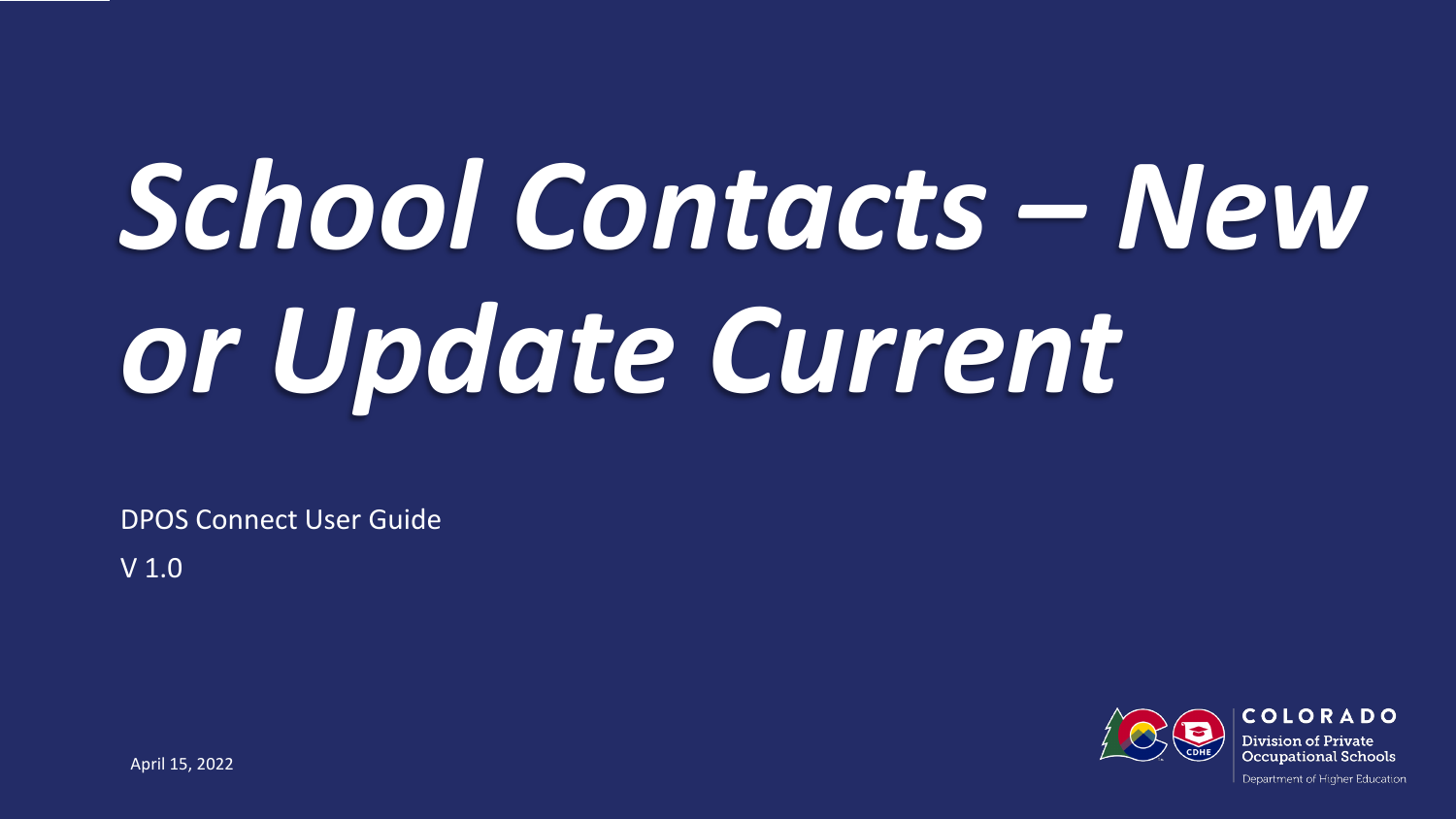## FAQ's

*Q: What are the requirements for school contacts?*

*A: Each school must have a contact for a director, school owner, and a designated agent. The same person can be designated for all three roles.*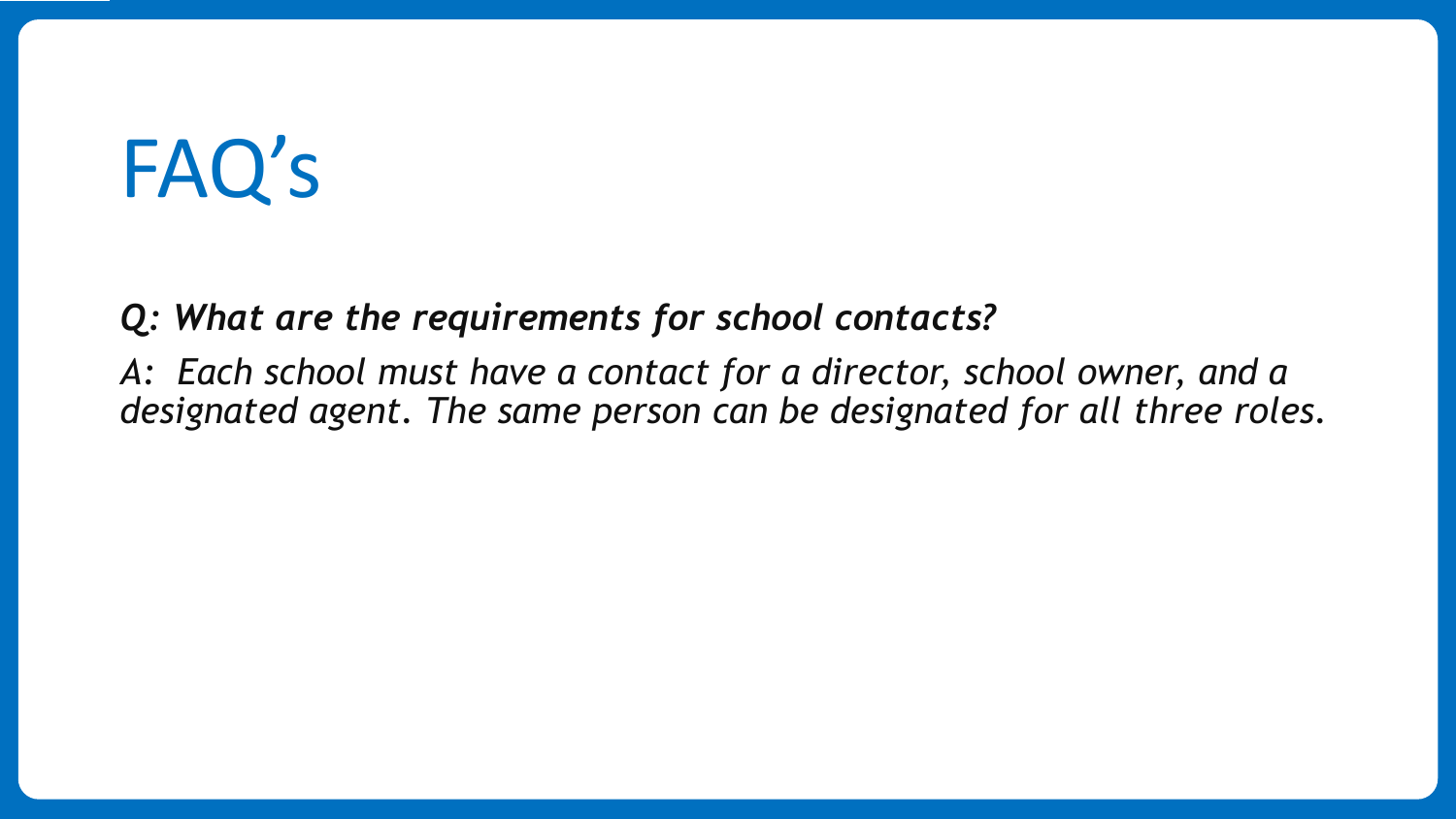### Needed to fulfill Requirement:

Requirement to have contact information for each of the following at all times (the same person may be listed for all three positions):

- -School Owner
- -School Director
- -Designated Agent (Separate Colorado address from the school's address)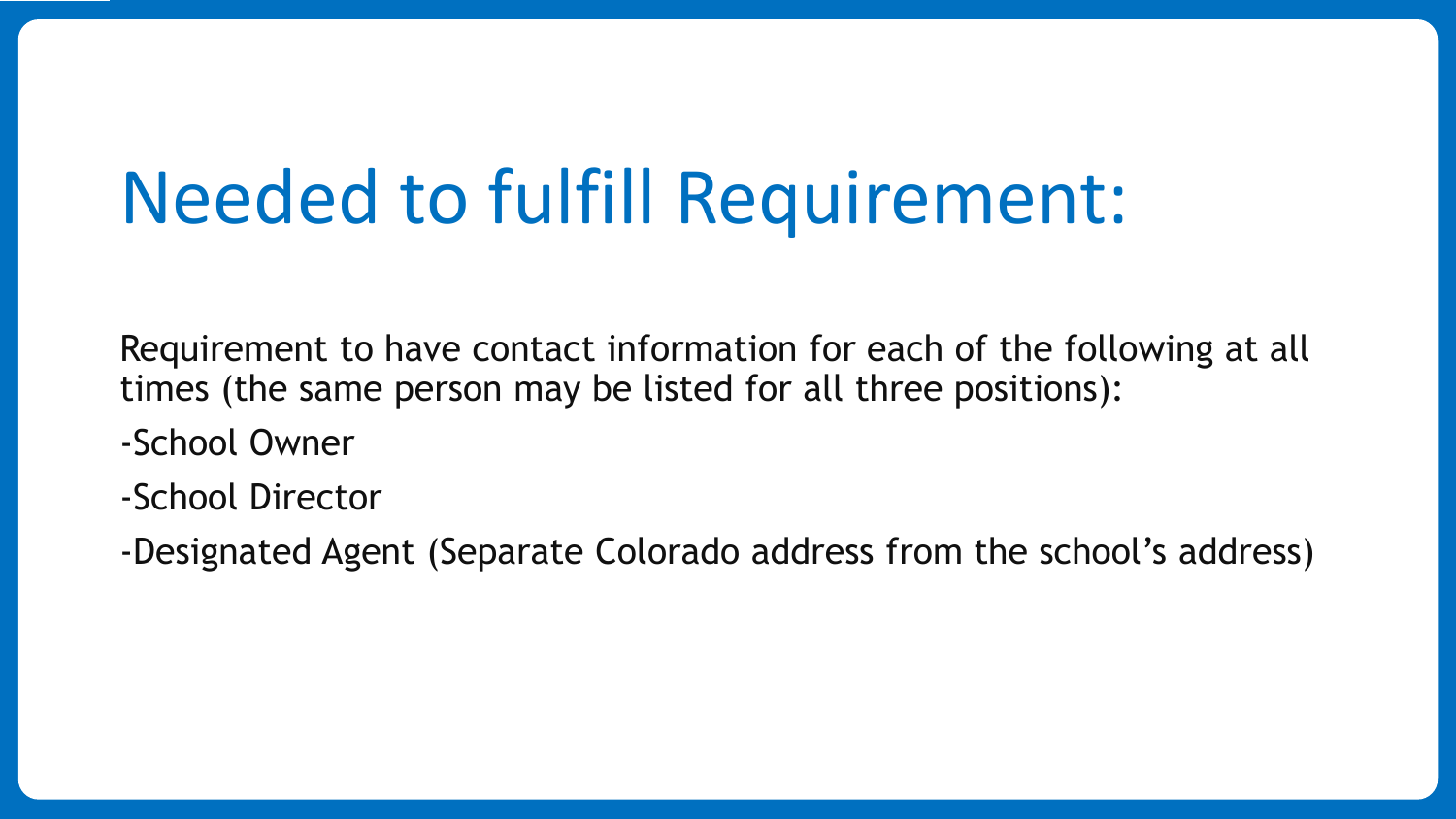### To Add New School Contacts

#### **Step One:**

Click **Applications/Forms** tab at the top of the school details page.

#### **Step Two: Click Button**

Click **Contacts** on the list to add new contact information for the school.

| ploradoETPL.org<br>for the Eligible Training Provider List | 鼬<br><b>DPOS Connect</b>                                                                                                 |
|------------------------------------------------------------|--------------------------------------------------------------------------------------------------------------------------|
| C<br>۰                                                     | DPOS SCHOOL > SCHOOL PROFILE > CAREER SCHOOL OF THE ROCKIES > DPOS SCHOOL DETAILS                                        |
| ONAL NAVIGATION T                                          | <b>DPOS SCHOOL</b>                                                                                                       |
| ٠<br>ool Profile                                           | <i>DPOS School Details</i>                                                                                               |
|                                                            | <b>STATUS</b><br><b>APPLICATIONS/FORMS</b>                                                                               |
|                                                            | <b>AGENT PERMIT APPLICATION</b><br><b>CHAN</b>                                                                           |
|                                                            | <b>CONTACTS (DIRECTOR, DESIGNATED AGENT, ETC.)</b>                                                                       |
|                                                            | <b>NEW INSTRUCTOR</b><br><b>TEMPORARY OFFSITE OFFERING</b><br><b>NOTIFICATION OF SCHOOL CLOSURE</b>                      |
|                                                            | <b>CATALOG/ENROLLMENT AGREEMENT-NEW VERSION</b><br><b>CHANGE OF NAME/LOCATION</b>                                        |
|                                                            | <b>NEW PROGRAM/STAND-ALONE COURSE</b><br><b>NEW SURETY</b>                                                               |
|                                                            | <b>GO BACK TO WELCOME PAGE</b>                                                                                           |
|                                                            | <b>Dashboard</b>                                                                                                         |
|                                                            | <b>DETAILS</b><br><b>SURETY</b><br><b>SCHOOL DOCUMENTS</b><br><b>SCHOOL CONTACTS</b><br><b>AGENTS</b><br><b>PROGRAMS</b> |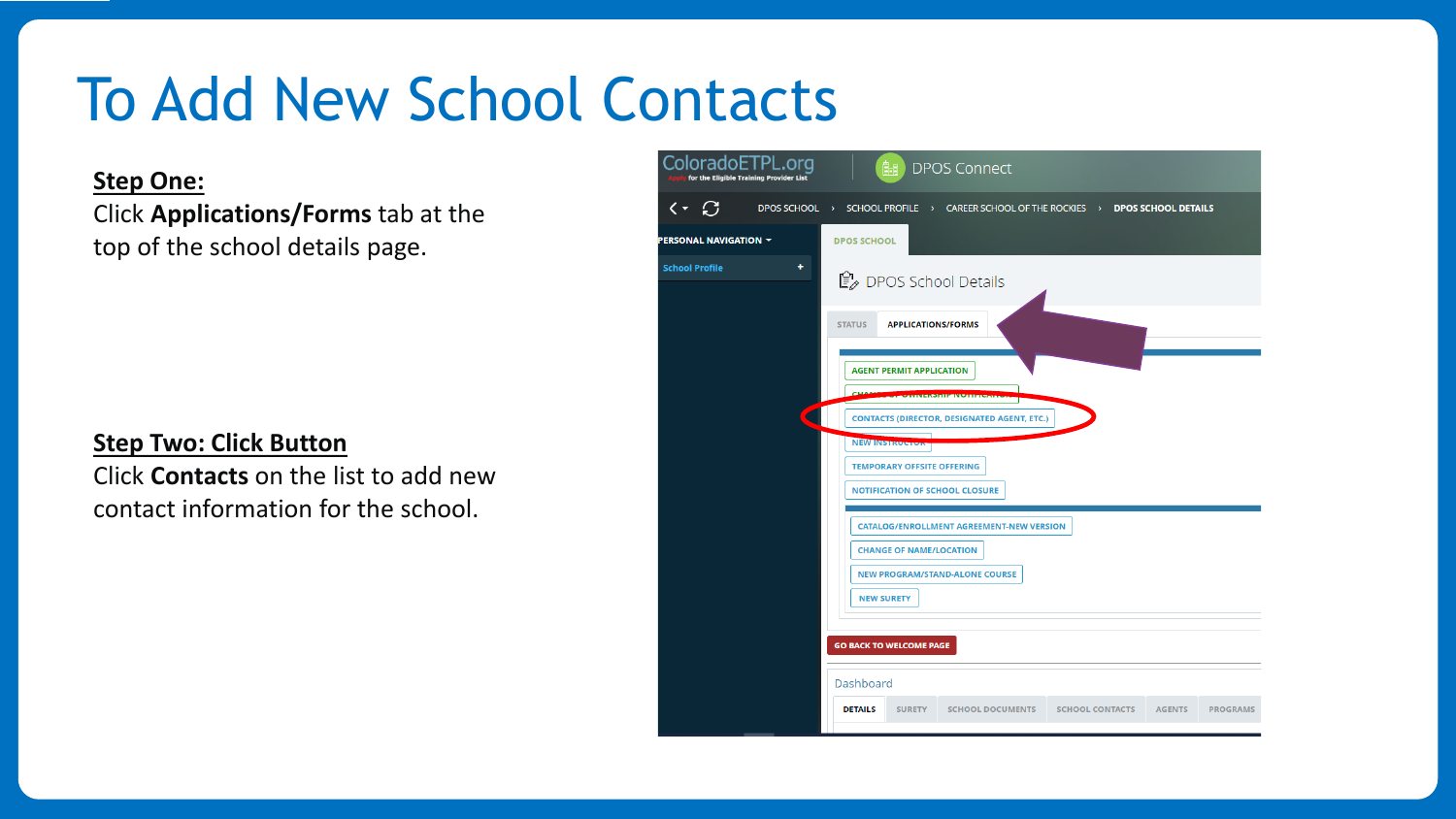first name and last name of the new school contact.

### **Step Four: Contact Priority and Title**

Choose the contact's priority and title associated with the school contact. More than one title can be chosen for a single contact. School must have a least one primary contact.

#### **Step Five: Contact Info**

Enter the contact's telephone number and Email address.

#### **Step Six: Designated Agent**

This section will appear to enter information for the if Designated Agent is selected above.

Click Save and Close to return to School Details page

### **Step Three: Enter Contact Name**<br>A new window will pop-up. Enter the **Enter Information**

| Contact In formation      |                      |             |                  |                                                                                                                                                               |                                        |
|---------------------------|----------------------|-------------|------------------|---------------------------------------------------------------------------------------------------------------------------------------------------------------|----------------------------------------|
| <b>First Name*</b>        |                      |             |                  | Step Three                                                                                                                                                    |                                        |
| Last Name*                |                      |             |                  |                                                                                                                                                               |                                        |
| <b>Contact Priority*</b>  | $\bigcirc$ Primary   |             |                  |                                                                                                                                                               |                                        |
|                           | $\bigcirc$ Secondary |             |                  |                                                                                                                                                               |                                        |
|                           | O Other              |             |                  |                                                                                                                                                               |                                        |
| Contact Title*            | □ Administrative     |             | <b>Step Four</b> |                                                                                                                                                               |                                        |
|                           | □ Designated Agent   |             |                  |                                                                                                                                                               |                                        |
|                           | □ Director           |             |                  |                                                                                                                                                               |                                        |
|                           | □ Other              |             |                  |                                                                                                                                                               |                                        |
|                           | School Owner         |             |                  |                                                                                                                                                               |                                        |
|                           |                      | $\bigoplus$ |                  |                                                                                                                                                               |                                        |
| Telephone (include ext.)* |                      |             |                  |                                                                                                                                                               |                                        |
| E-mail*                   |                      |             |                  |                                                                                                                                                               |                                        |
|                           |                      |             | Step Five        |                                                                                                                                                               |                                        |
|                           |                      |             |                  |                                                                                                                                                               |                                        |
|                           |                      |             |                  |                                                                                                                                                               |                                        |
|                           |                      |             |                  |                                                                                                                                                               |                                        |
|                           |                      |             |                  |                                                                                                                                                               |                                        |
|                           |                      |             |                  |                                                                                                                                                               | <b>SAVE AND CLOSE</b><br><b>CANCEL</b> |
|                           |                      |             |                  |                                                                                                                                                               |                                        |
|                           |                      |             |                  |                                                                                                                                                               |                                        |
| <b>Designated Agent</b>   |                      |             |                  |                                                                                                                                                               |                                        |
|                           |                      |             |                  | Designated Agent Address Designated Agent Address must be separate from the school's address and must be in Colorado. A P.O.box is not an acceptable address. |                                        |
| Designated Agent Address* |                      |             |                  |                                                                                                                                                               |                                        |
|                           |                      |             |                  |                                                                                                                                                               |                                        |
| City*                     |                      |             |                  |                                                                                                                                                               |                                        |
| <b>State</b>              | CO                   |             |                  | Step Six                                                                                                                                                      |                                        |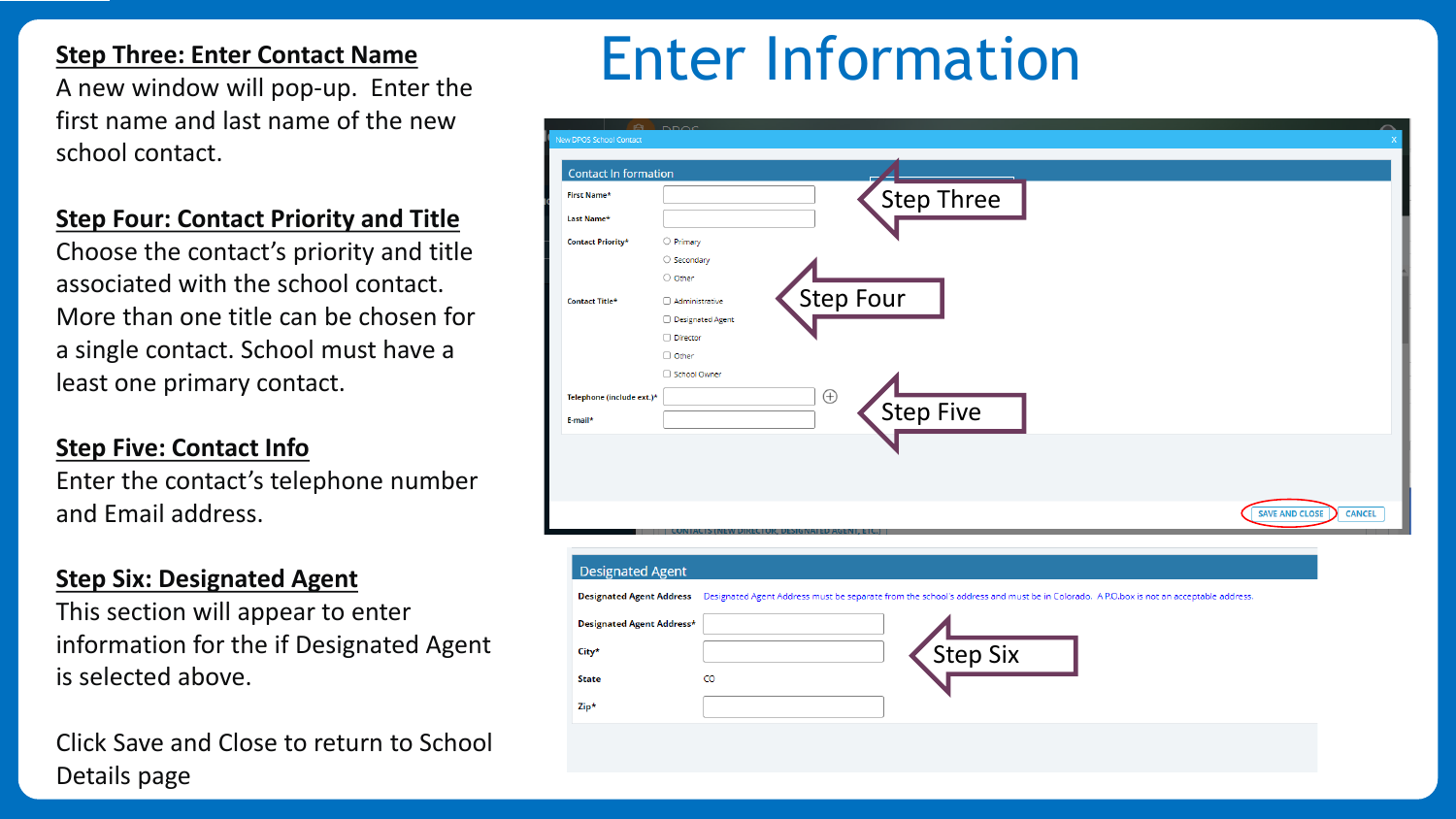### Update Existing Contacts

**Step One: School Dashboard**

Scroll down to **Dashboard** on the school details page. Click the **School Contacts** tab to view active and inactive contacts.

#### **Step Two: Active School Contacts**

All active school contacts will appear in the table. To update the contact, click on the contact's name to view the profile.

| ■ DPOS School Details                                    |                        |                         |                                                                                                                                                                |                        |                                    |                                                                                                        |                         |      |                       |     |                               |                           | <b>PRINT *</b>                               | <b>SAVE</b>      |
|----------------------------------------------------------|------------------------|-------------------------|----------------------------------------------------------------------------------------------------------------------------------------------------------------|------------------------|------------------------------------|--------------------------------------------------------------------------------------------------------|-------------------------|------|-----------------------|-----|-------------------------------|---------------------------|----------------------------------------------|------------------|
| Dashboard<br><b>DETAILS</b><br><b>OTHER APPLICATIONS</b> | <b>SURETY</b>          | <b>SCHOOL DOCUMENTS</b> |                                                                                                                                                                | <b>SCHOOL CONTACTS</b> |                                    | <b>Step One</b>                                                                                        | <b>INSTRUCTO</b>        |      | <b>ANNUAL FILINGS</b> |     | <b>QUARTERLY ASSESSMENT</b>   | <b>PAYMENTS</b>           | <b>EXEMPTIONS</b>                            |                  |
|                                                          |                        |                         |                                                                                                                                                                |                        |                                    |                                                                                                        |                         |      |                       |     |                               |                           |                                              |                  |
| Instructions To make changes or mark a school cont       |                        |                         | School Contacts Requirement: Must have at least 1 active contact for each of the following<br># Primary Contacts 1 # DA Agents 1 # School Owner 1 # Director 1 |                        |                                    | to be inactive, please double click on the school contact record to view its profile and make changes. |                         |      |                       |     |                               |                           |                                              |                  |
| 畐                                                        | Active School Contacts |                         |                                                                                                                                                                | <b>Step Two</b>        |                                    |                                                                                                        |                         |      |                       |     |                               |                           |                                              |                  |
| First<br>No.<br><b>Name</b>                              | Last<br>Name           | Contact<br>Priority     | <b>Contact Title</b>                                                                                                                                           | Other:<br><b>Title</b> | <b>Telephone</b><br>(include ext.) | E-mail                                                                                                 | D.A's<br><b>Address</b> | City | <b>State</b>          | Zip | Last<br><b>Modified</b><br>By | <b>Last Modified Date</b> | <b>School</b><br><b>Contact System</b><br>ID | Active<br>Record |
| <b>Contact Priority: Primary</b>                         |                        |                         |                                                                                                                                                                |                        |                                    |                                                                                                        |                         |      |                       |     |                               |                           |                                              |                  |